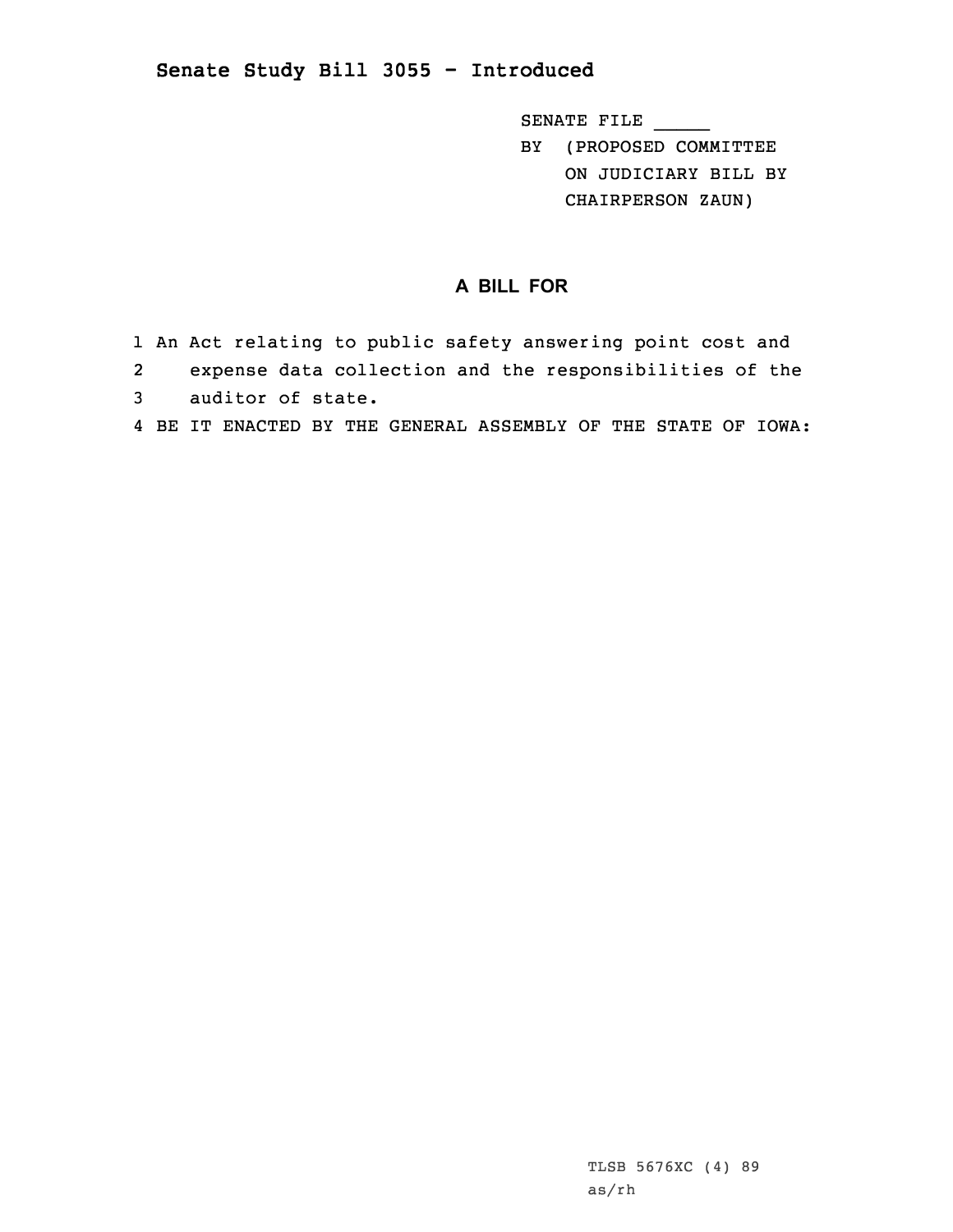1 Section 1. Section 34A.7A, subsection 5, paragraphs <sup>a</sup> and b, 2 Code 2022, are amended to read as follows:

 *a.* The program manager, in consultation with the 911 4 communications council and the auditor of state, shall establish <sup>a</sup> methodology for determining and collecting comprehensive public safety answering point cost and expense data through the county joint 911 service boards. The 8 methodology shall include the collection of data for all costs and expenses related to the operation of <sup>a</sup> public safety answering point and account for the extent to which identified costs and expenses are compensated for or addressed through 911 surcharges versus other sources of funding.

<sup>13</sup> *b.* Data collection pursuant to paragraph *"a"* shall commence 14 no later than January 1, 2014<del>, and shall be subject to an audit</del> 15 by the auditor of state beginning July 1, 2014. The program 16 manager shall prepare <sup>a</sup> report detailing the methodology 17 developed and the data collected after such data has been 18 collected for a two-year period. The report and the results of 19 the initial audit shall be submitted to the general assembly by 20 March 1, 2016. A new report regarding data collection and the 21 <del>results of an ongoing audit</del> for each successive two-year period 22 shall be submitted by March 1 every two years thereafter. 23 Expenses associated with the audit shall be paid to the

24 auditor of state by the program manager from the 911 emergency

25 communications fund established in [subsection](https://www.legis.iowa.gov/docs/code/2022/34A.7A.pdf) 2.

26 EXPLANATION

27 **The inclusion of this explanation does not constitute agreement with** <sup>28</sup> **the explanation's substance by the members of the general assembly.**

29 This bill relates to public safety answering point cost and 30 expense data collection and the responsibilities of the auditor 31 of state.

 Current law requires the 911 program manager appointed by the director of the department of homeland security and emergency management, in consultation with the 911 communications council and the auditor of state, to establish <sup>a</sup>

 $-1-$ 

LSB 5676XC (4) 89  $as/rh$   $1/2$